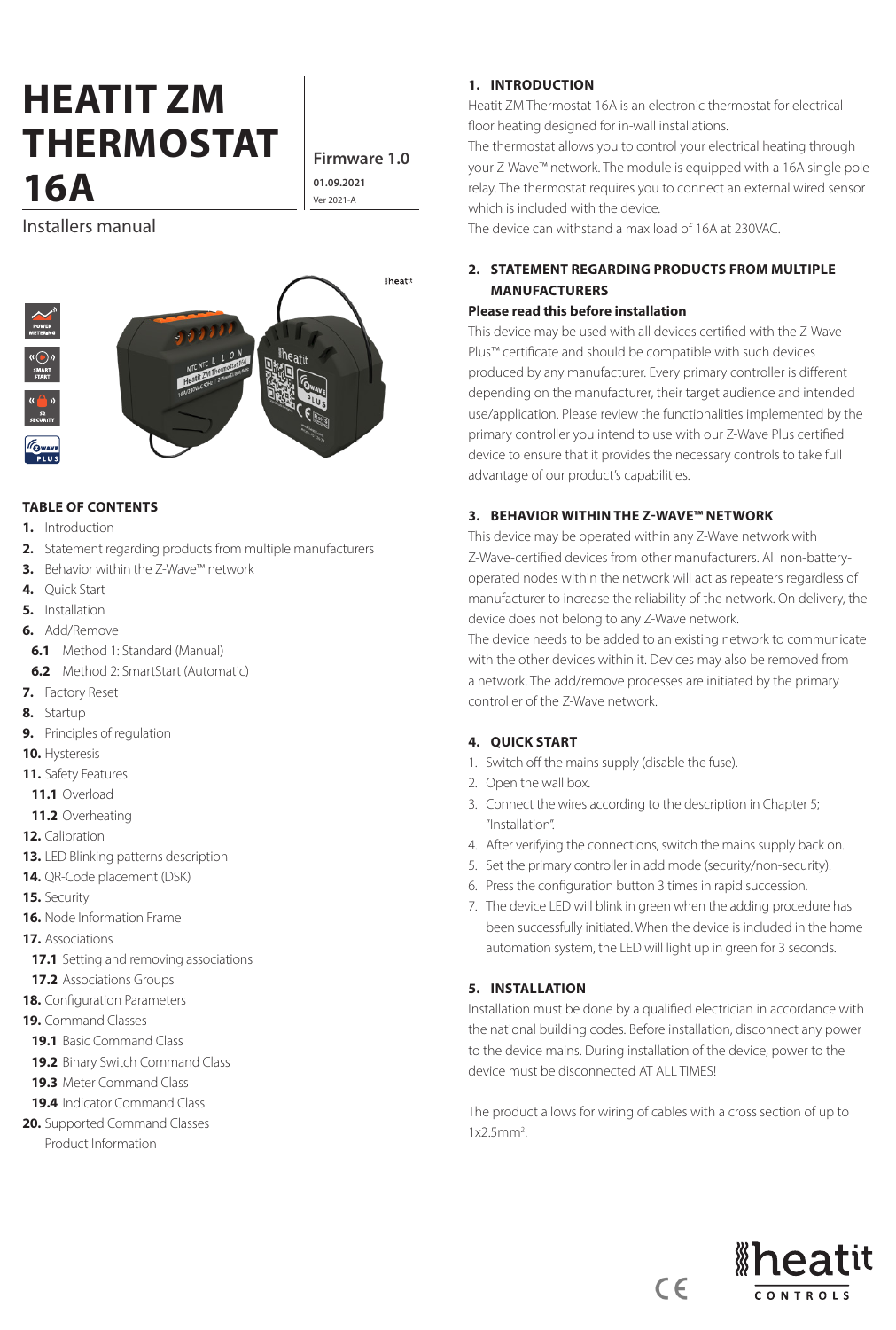

- N Power connection (Neutral) 230VAC.
- O Output. Load need to be connected between O and Neutral.
- L Power connection (Live) 230VAC.
- L Power connection (Live) 230VAC.
- NTC 10K NTC Temperature sensor.
- NTC 10K NTC Temperature sensor.

# **6. ADD/REMOVE**

# **Please read this before installation**

The primary controller/gateway has a mode for adding or removing devices. Please refer to your primary controller manual on how to set the primary controller in add/remove mode. The device may only be added or removed from the network if the primary controller is in add/ remove mode.

When the device is removed from the network, it will NOT revert to factory settings.

There are two ways to add the device to a Z-Wave network.

# **6.1 Method 1: Standard (Manual)**

Add/remove mode is indicated on the device by a blinking green LED. It indicated this for 90 seconds until a timeout occurs, or until the module has been added to/removed from the network.

To start the configuration process, press the configuration button 3 times in rapid succession. The LED will light up green for 3 seconds if adding/removing is successful.

The device is now ready for use with default settings.

NB! When the device is removed from the gateway, the parameters are not reset. To reset the parameters, see Chapter 7 "Factory reset". If inclusion fails, please perform a "remove device" process and try again. If inclusion fails again, please see Chapter 7 "Factory reset".

# **6.2 Method 2: SmartStart (Automatic)**

SmartStart enabled products may be added to a Z-Wave network by scanning the Z-Wave QR-Code on the product if your primary controller supports SmartStart inclusion. No further action is required and the SmartStart product will be added automatically after being powered on within range of the primary controller.

# **7. FACTORY RESET**

Press and hold the configuration button. After 3 seconds the LED will start to blink in green. After 20 seconds the LED will start to blink green rapidly for 5 seconds. You may now release the button.

# **NB! Please use this procedure only when the primary controller/ gateway is missing or otherwise inoperable.**

# **8. STARTUP**

After powering up the device for the first time, all the parameters will have default settings.

# **9. PRINCIPLES OF REGULATION**

The thermostat uses temperature readings retrieved from the sensor to regulate heating. When you have chosen a setpoint temperature, the thermostat will use an internal hysteresis to regulate the temperature.

#### **10. HYSTERESIS**

You can make changes to the thermostat hysteresis. You may change the hysteresis from between 0.3°C and 3.0°C using parameter 2. The default setting is 0.5°C. When using water-based heating, the recommended hysteresis is 1.0°C.

## **11. SAFETY FEATURES**

The device security features make the device safe to use and notifies the user of any unexpected behavior in the device, such as overload or overheating. If this happens, the thermostat turns the relay OFF and starts to blink red and green from the LED until the error(s) have been resolved and the device has been disconnected and reconnected from the mains. The following temperature notifications will be sent to the gateway/controller:

- 121 $°C =$ Overheat
- $122^{\circ}C =$ Overload
- $123^{\circ}C =$  Sensor short
- 124°C = Sensor not connected

# **11.1 Overload**

The device features a 16A overload protection. The overload is triggered if there is a current draw of more than 16A. The relay allows for inrush current. If the current is between 16-20A it waits for 2 seconds, if it is between 20-30A it waits for 0.5 seconds and if it is above 30A it will wait for 0.2 seconds. After the given time the device will do the following:

- Set the relay OFF
- Blink red and green
- Send a temperature report of 122°C

To clear the overload state, the connected load has to be checked and the thermostat must be disconnected and reconnected from the mains.

# **11.2 Overheating**

The device features an internal temperature sensor which prevents overheating inside the device or wall.

When overheating is detected, the device will:

- Set the relay to OFF
- Blink red and green
- Send a temperature report of 121°C

To clear the overheating state, the thermostat must be allowed to cool down and the cause of the overheating must be removed.

# **11.3 Sensor short circuit**

The device has the ability to detect a sensor short circuit. This is to ensure that the device regulates correctly from the sensor.

When a sensor short circuit is detected, the device will:

- Set the relay to OFF
- Blink red and green
- Send a temperature report of 123°C

To clear the sensor short circuit error the device has to be disconnected from the mains, then the wiring and sensor needs to be checked. When the fault is resolved the mains can be reconnected and the device will function normally again.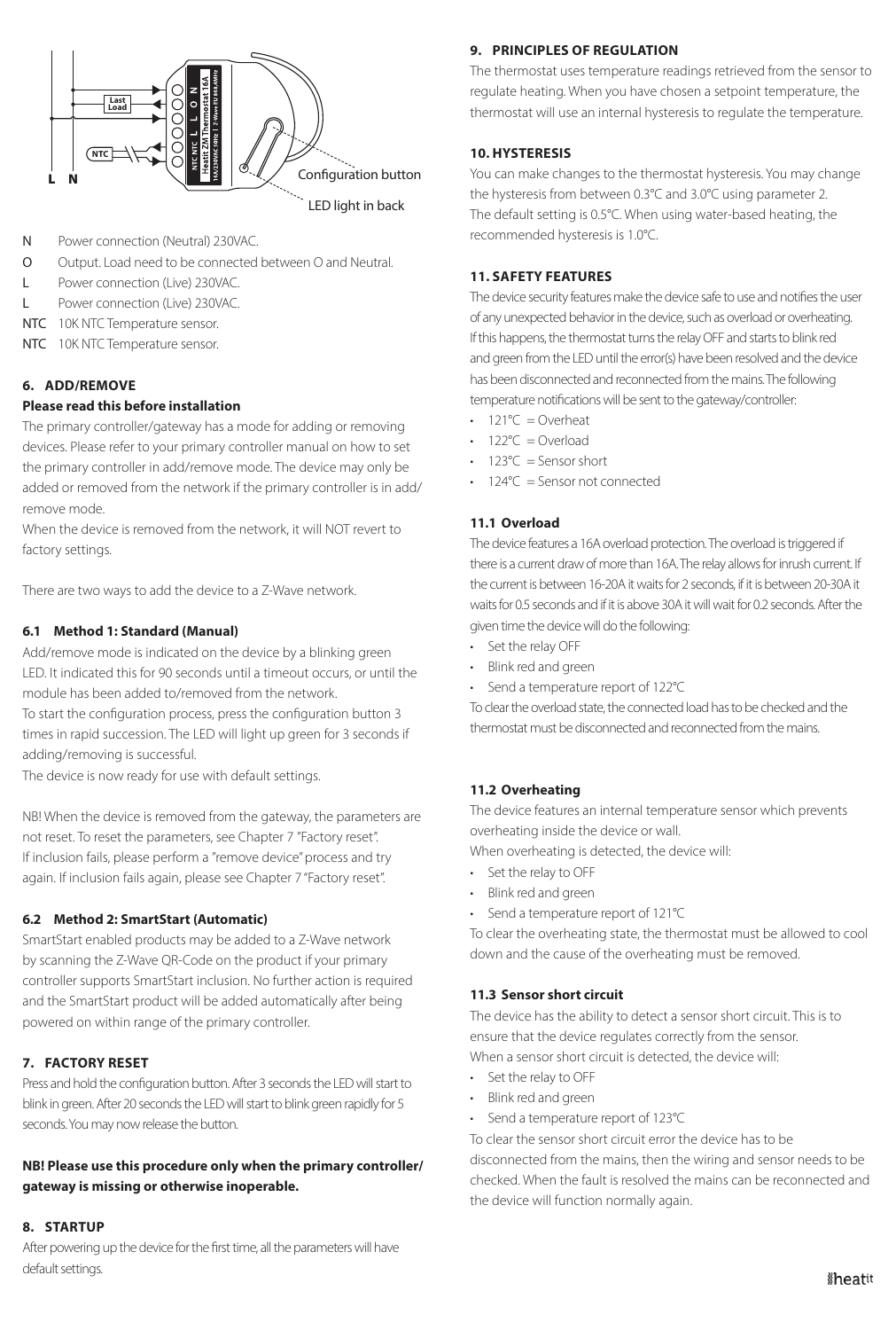#### **11.4 Sensor not connected**

The device has the ability to detect when there is no sensor connected or when the sensor is broken and causes an open circuit.

When the device detects the sensor error, the device will:

- Set the relay to OFF
- Blink red and green from the LED
- Send a temperature report of 124°C

To clear the "Sensor not connected" error the device has to be disconnected from the mains, and the wiring and sensor needs to be checked. When the fault is resolved the mains can be reconnected and the device will function normally again.

#### **12. CALIBRATION**

Parameter 6 allows you to calibrate the temperature displayed in the controller/gateway and what the thermostat uses for regulation. If the temperature sensor readout is not correct, you can make minor changes to the temperature readout. You can calibrate the measured temperature by ±6°C degrees.

#### **13. LED BLINKING PATTERNS DESCRIPTION**

The device supports numerous LED blinking patterns to make it as easy as possible to identify what the device is doing.



# **14. QR-CODE PLACEMENT (DSK)**

The QR-Code is needed when including a device using S2 security or SmartStart. The DSK can be found in the QR-Code and is located;

- On the product.
- On the Quick Guide manual.
- On the product box.

# **15. SECURITY**

S2 security enhances Z-Wave Plus with an additional layer of AES 128-bit encryption of the wireless Z-Wave communication to prevent hacking and man-in-middle attacks on the home network. This device supports S2 and has a Z-Wave DSK QR-Code label that may be used when the module is added to the Z-Wave home network. The primary controller will ask for a 5-digit code, which can be found underneath

the QR-Code. The primary controller will then ask you to confirm the rest of the code that is contained in the QR-Code.

#### **16. NODE INFORMATION FRAME**

The node information frame is the "business card" of a Z-Wave device. It contains information about the device type and its technical features. The add and remove procedure of the device is confirmed by sending out a node information frame. Besides this, it may be necessary for certain network operations to send out a node information frame.

#### **17. ASSOCIATIONS**

Z-Wave devices interact with other Z-Wave devices. The relationship between one device controlling another device is called an association. In order to control a subordinate device, the controlling device needs to maintain a list of devices that will receive controlling commands. These lists are called "Association Groups". They are always related to the specific event triggered (e.g., sensor reports). In case the event is triggered, all devices stored in the respective association group will receive a joint wireless command.

#### **17.1 Setting and removing associations**

Associations may be assigned and removed via Z-Wave commands. Please refer to your primary controller/Z-Wave gateway for more information.

#### **17.2 Association groups**

| <b>RELAY DEVICE</b>                           | THE MAIN DEVICE                                                                                                                                                                                                                                                                                                   |
|-----------------------------------------------|-------------------------------------------------------------------------------------------------------------------------------------------------------------------------------------------------------------------------------------------------------------------------------------------------------------------|
| Group 1<br>l ifeline                          | Lifeline. (Normally used by the Z-Wave Controller) Sends:<br>- Device Reset Notifications.<br>- Thermostat Setpoint Reports.<br>- Thermostat Mode Reports.<br>- Thermostat Operating State.<br>- Sensor Multilevel Report.<br>- Meter report.<br>- Basic report.<br>- Indicator report.<br>Max. nodes in group: 5 |
| Group <sub>2</sub><br><b>External Control</b> | Send Binary Switch set commands representing the<br>status of the internal relay.<br>(0x00, 0xFF) ON/OFF<br>Max. nodes in group: 5                                                                                                                                                                                |

# **18. CONFIGURATION PARAMETERS**

Z-Wave products are supposed to work out of the box after inclusion. Some device configuration may, however, alter the functionality to better serve user needs or unlock further enhanced features. All the parameters below do not feature altering capabilities, advanced or read only flag.

#### **Parameter 1, Parameter size 1. Operating mode.**

Sets the thermostat mode.

| <b>NO</b><br># | <b>PARA</b><br>SIZE<br>(BYTE) | <b>NAME</b>       | <b>SHORT</b><br><b>DESCRIPTION/</b><br><b>COMMENT</b> | <b>MIN</b>     | <b>MAX</b> | DE-<br><b>FAULT</b> | <b>DESCRIPTION</b><br><b>OF VALUE</b>         |
|----------------|-------------------------------|-------------------|-------------------------------------------------------|----------------|------------|---------------------|-----------------------------------------------|
|                |                               | Operating<br>mode | Sets the thermo-<br>stat mode                         | $\Omega$       |            |                     | OFF<br>Thermostat will<br>not operate         |
|                |                               |                   |                                                       |                |            |                     | Heating Thermo-<br>stat is in heating<br>mode |
|                |                               |                   |                                                       | $\mathfrak{D}$ |            |                     | Cooling<br>Thermostat is in<br>cooling mode   |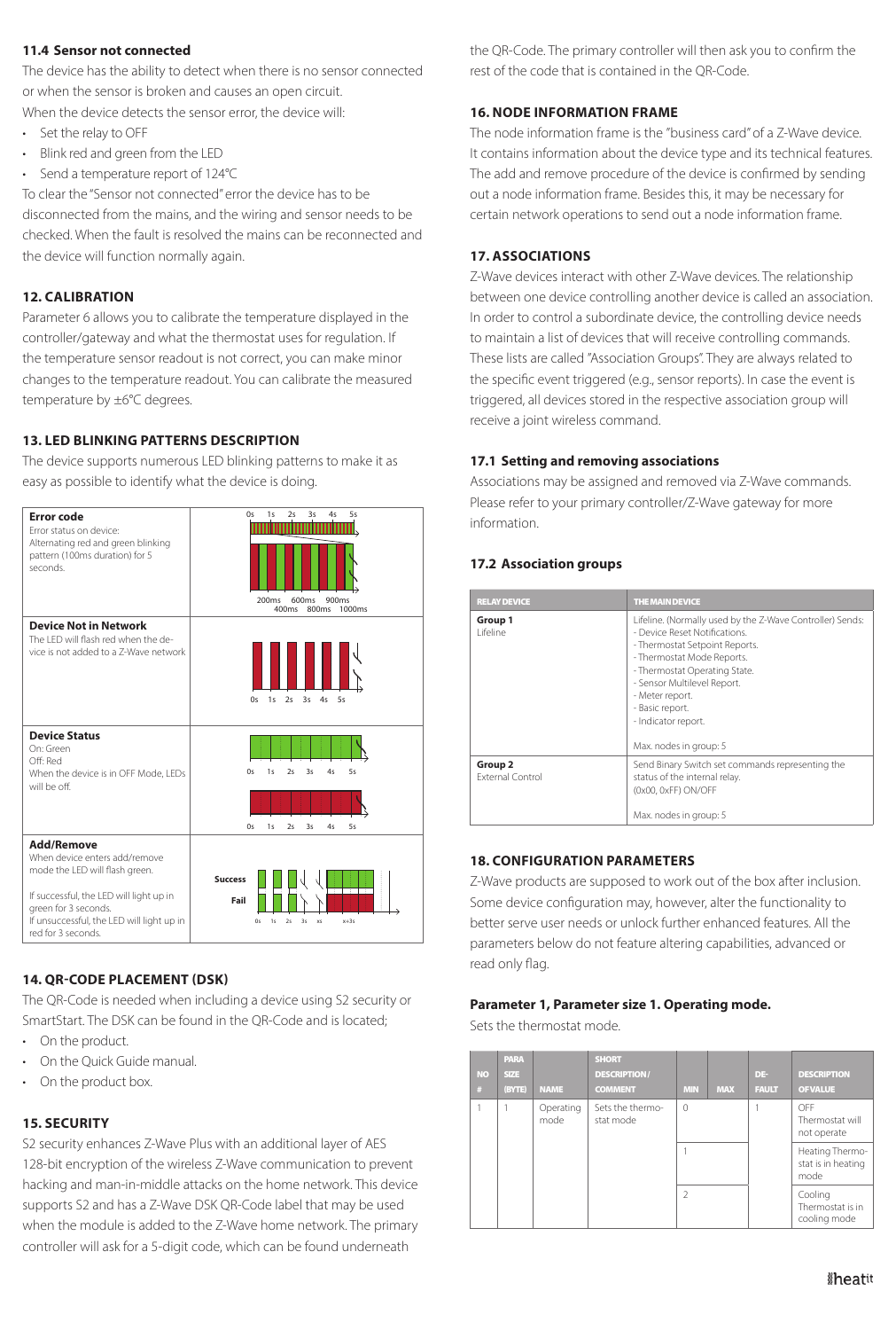| $\overline{2}$  | 1                                                                                                                         | Tem-<br>perature<br>control<br>hysteresis | Chooses the<br>hysteresis for the<br>thermostat.                                | 3            | 30                   | 5<br>$(0.5^{\circ}C)$                                         | 0.3°C to 3.0°C.                                                                                                                           |
|-----------------|---------------------------------------------------------------------------------------------------------------------------|-------------------------------------------|---------------------------------------------------------------------------------|--------------|----------------------|---------------------------------------------------------------|-------------------------------------------------------------------------------------------------------------------------------------------|
| 3               | $\overline{2}$                                                                                                            | Minimum<br>tempera-<br>ture               | Decides the<br>lowest setpoint<br>temperature<br>allowed by the<br>thermostat.  | 50           | 400                  | 50<br>$(5^{\circ}C)$                                          | 5.0°C to 40.0°C.                                                                                                                          |
| $\overline{4}$  | $\overline{2}$                                                                                                            | Maximum<br>tempera-<br>ture               | Decides the<br>highest setpoint<br>temperature<br>allowed by the<br>thermostat. | 50           | 400                  | 400<br>$(40^{\circ}C)$                                        | 5.0°C to 40.0°C.                                                                                                                          |
| 5               | $\mathfrak{D}$                                                                                                            | Ther-<br>mostat<br>setpoint               | Decides the ther-<br>mostat setpoint.                                           | 50           | 400                  | 210<br>$(21^{\circ}C)$                                        | 5.0°C to 40.0°C.                                                                                                                          |
| 6               | $\mathbf{1}$                                                                                                              | Sensor<br>calibration                     | Manually<br>calibrates the<br>sensor by ±6°C.                                   | $-60$        | 60                   | $\Omega$                                                      | -6.0°C to 6.0°C.<br>Calibrates the<br>sensor by ±6°C.<br>NB! To set a<br>negative value,<br>use 256 and<br>subtract the<br>desired value. |
| 7               | $\overline{2}$                                                                                                            | Tempera-<br>ture report<br>interval       | Sets time interval<br>between<br>consecutive<br>temperature<br>reports.         | 30           | 65535                | 1020<br>(17)<br>min-<br>utes)                                 | 30 to 65 535<br>seconds.                                                                                                                  |
| 8               | $\mathbf{1}$<br>Tempera-<br>Temperature<br>ture report<br>reports based<br>on change in<br>hysteresis<br>temperature from |                                           | $\Omega$                                                                        |              | 10<br>$(1^{\circ}C)$ | Temperature<br>report based on<br>delta value is<br>disabled. |                                                                                                                                           |
|                 |                                                                                                                           |                                           | last report.                                                                    | $\mathbf{1}$ | 100                  |                                                               | 0.1°C to 10°C.                                                                                                                            |
| 9               | $\mathcal{P}$                                                                                                             | Meter<br>report<br>interval               | Sets time interval<br>between consecu-<br>tive meter reports.                   | 30           | 65535                | 1020<br>(17)<br>min-<br>utes)                                 | 30 to 65 535<br>seconds.                                                                                                                  |
| 10 <sup>2</sup> | $\mathbf{1}$                                                                                                              | Inverted<br>output                        | Decides if the relay<br>output should be                                        | $\Omega$     |                      | 0                                                             | Standard input.                                                                                                                           |
|                 |                                                                                                                           |                                           | inverted.                                                                       | $\mathbf{1}$ |                      |                                                               | Inverted input.                                                                                                                           |
| 11              | $\overline{2}$                                                                                                            | Relay state<br>update<br>interval         | Sets the time<br>interval of how<br>often the device                            | $\mathbf 0$  |                      | 43200<br>(12)<br>hours)                                       | Disabled                                                                                                                                  |
|                 |                                                                                                                           |                                           | reports Binary<br>Switch Set and<br>thermostat mode.                            | 30           | 65535                |                                                               | 30 to 65535<br>seconds.                                                                                                                   |

#### **19. COMMAND CLASSES**

Besides the mandatory command classes, the device has support for the following command classes:

#### **19.1 Basic Command Class**

A Basic command to the device will change the thermostat mode. Uses the following values:  $0x00 =$  OFF  $(0x00)$  $0xFF = HEAT (0x01)$ 

#### **19.2 Binary Switch Command Class**

Binary Switch commands are used to control external relays associated in group 2. Uses the following values:  $0x00 = OFF$  $0xFF = ON$ 

#### **19.3 Meter Command Class**

The device supports Meter Command Class Get, and the thermostat will only respond on supported electric meter scales: kWh (accumulated) and Watt (instant). The device will report when asked: Rate import: Import (0x01) Meter type: Electric meter (0x01) Precision: 2 decimals (0x02)

|                   | <b>PRECISCION (VALUE) SCALE SUPPORTED (VALUE)</b> | SIZE <sup></sup> |
|-------------------|---------------------------------------------------|------------------|
| 2 decimals (0x02) | kWh (0x01)                                        |                  |
| 2 decimals (0x02) | W (0x02)                                          | Δ                |

#### **19.4 Indicator Command Class**

The device supports the Indicator Command Class.

The indicator Command Class will turn ON/OFF internal LED as wanted as well as turning the relay ON/OFF.

#### Controlled command classes

|                  | <b>INSECURE INCLUSION</b> | <b>INSECURE ON</b><br><b>SECURE INCLUSION</b> | <b>SECURE ON</b><br><b>SECURE INCLUSION</b> |
|------------------|---------------------------|-----------------------------------------------|---------------------------------------------|
| Binary Switch v2 | Yes                       |                                               | Yes                                         |

# **20. SUPPORTED COMMAND CLASSES**

The following table lists all Command Classes supported by the Z-Wave device. The device supports S0, S2 Authenticated security and S2 Unauthenticated security.

|                                            | <b>INSECURE INCLUSION</b> | <b>INSECURE ON</b><br><b>SECURE INCLUSION</b> | <b>SECURE ON</b><br><b>SECURE INCLUSION</b> |
|--------------------------------------------|---------------------------|-----------------------------------------------|---------------------------------------------|
| Association v2                             | Yes                       |                                               | Yes                                         |
| Association Group<br>Information v3        | Yes                       |                                               | Yes                                         |
| Basic v2                                   | Yes                       |                                               | Yes                                         |
| Configuration v4                           | Yes                       |                                               | Yes                                         |
| Device Reset<br>Locally v1                 | Yes                       |                                               | Yes                                         |
| Firmware Update<br>Meta Data v5            | Yes                       |                                               | Yes                                         |
| Manufacturer<br>Specific v2                | Yes                       |                                               | Yes                                         |
| Meter v3                                   | Yes                       |                                               | Yes                                         |
| Multichannel<br>Association v3             | Yes                       |                                               | Yes                                         |
| Power level v1                             | Yes                       |                                               | Yes                                         |
| Security 0 v1                              | Yes                       | Yes                                           |                                             |
| Security 2 v1                              | Yes                       | Yes                                           |                                             |
| Supervision v1                             | Yes                       | Yes                                           |                                             |
| Indicator v3                               | Yes                       |                                               | Yes                                         |
| <b>Transport Service</b><br>V <sub>2</sub> | Yes                       | Yes                                           |                                             |
| Version v3                                 | Yes                       |                                               | Yes                                         |
| 7-Wave Plus Infor-<br>mation v2            | Yes                       | Yes                                           |                                             |
| Thermostat Set-<br>point v3                | Yes                       |                                               | Yes                                         |
| Thermostat Mode<br>v <sup>3</sup>          | Yes                       |                                               | Yes                                         |
| Thermostat Operat-<br>ing State v1         | Yes                       |                                               | Yes                                         |
| Multilevel Sensor v5                       | Yes                       |                                               | Yes                                         |